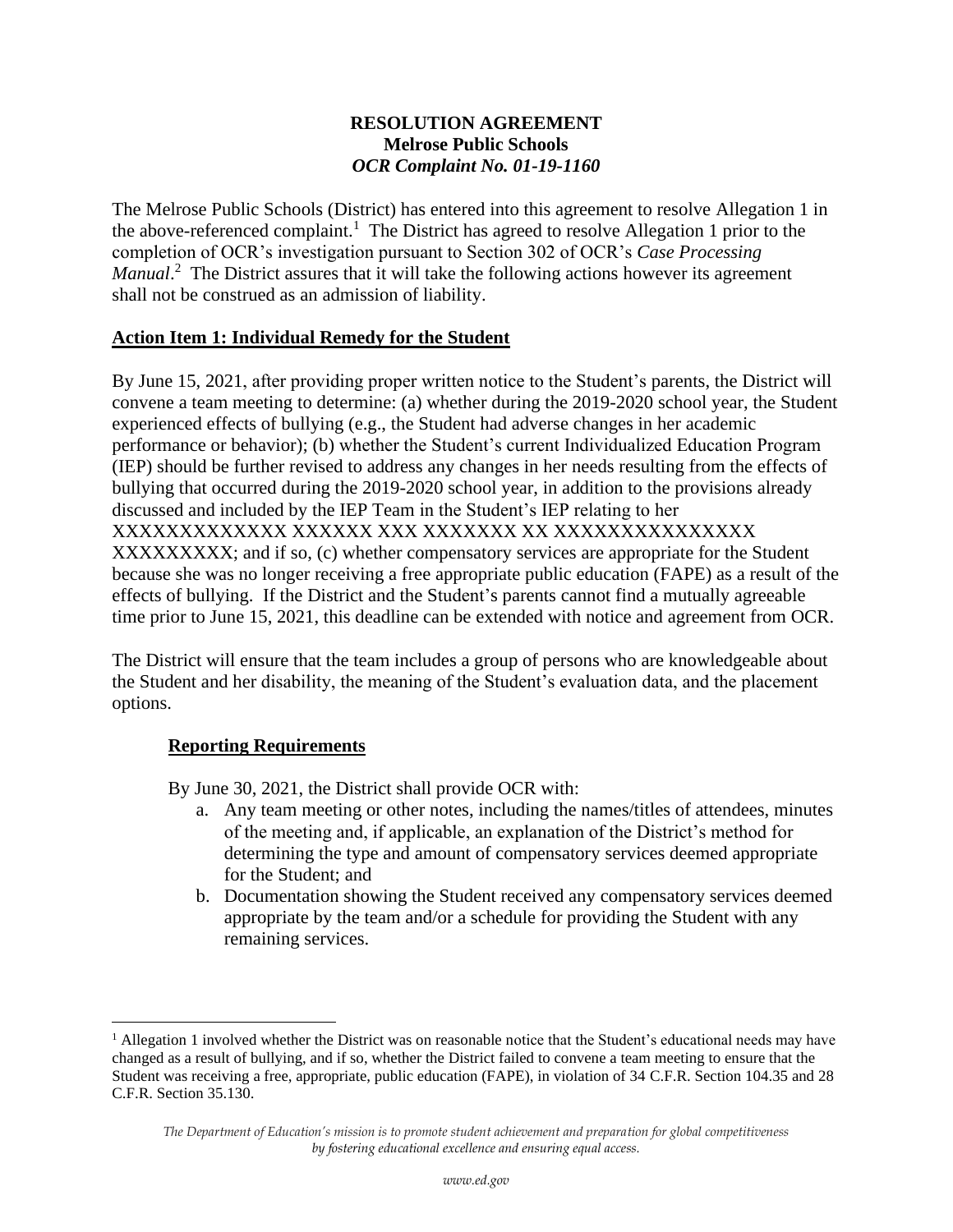# **Action Item 2: Policies and Procedures**

The District will review and revise as necessary its policies and procedures related to bullying of students with disabilities, including but not limited to the District's "Bullying Prevention and Intervention Plan." The revised policies and procedures will ensure that the District promptly convenes a Section 504 or IEP team meeting to determine whether a student's educational needs may have changed as a result of the effects of bullying such that the student is no longer receiving FAPE and, if so, the District will: determine the extent to which additional or different services are needed; ensure that any needed changes are made promptly; and safeguard against putting the onus on the student with the disability to avoid or handle the bullying. The District will also ensure that its policies and procedures for the identification, evaluation, and placement of students with disabilities under Section 504/Title II incorporate by reference or crossreference the Bullying Prevention and Intervention Plan.

# **Reporting Requirements:**

- 1. By August 1, 2021, the District will submit its revised policies and procedures to OCR for its review and approval.
- 2. Within thirty (30) calendar days of OCR's approval, the District will adopt, implement, and publish the revised policies and procedures. The District will make this information available through the District's website and any other additional means of notification the District deems effective to ensure that the information is disseminated. The District will provide OCR with documentation that it has completed this item, including copies of written notices to students, parents/guardians, administrators, and staff, and a copy of any publications (such as student handbooks) or a link to any website containing the policy.

# **Action Item 3: Training**

By September 30, 2021, the District will provide Section 504/Title II training to all special education administrators, Section 504/IEP team chairs, and other staff at the Lincoln School responsible for evaluating/re-evaluating students for Section 504 plans/IEPs. The training will include the District's obligation to promptly convene a Section 504 or IEP team meeting to: (1) determine whether a student's educational needs may have changed as a result of the effects of bullying such that the student is no longer receiving FAPE, and if so (2) determine the extent to which additional or different services are needed, ensure that any needed changes are made promptly, and safeguard against putting the onus on the student with the disability to avoid or handle the bullying.

# **Reporting Requirements**

By October 15, 2021, the District will provide to OCR:

- a. A list of the individuals who attended the training and their positions;
- b. The date(s) the training was conducted; and
- c. Copies of any training materials disseminated.